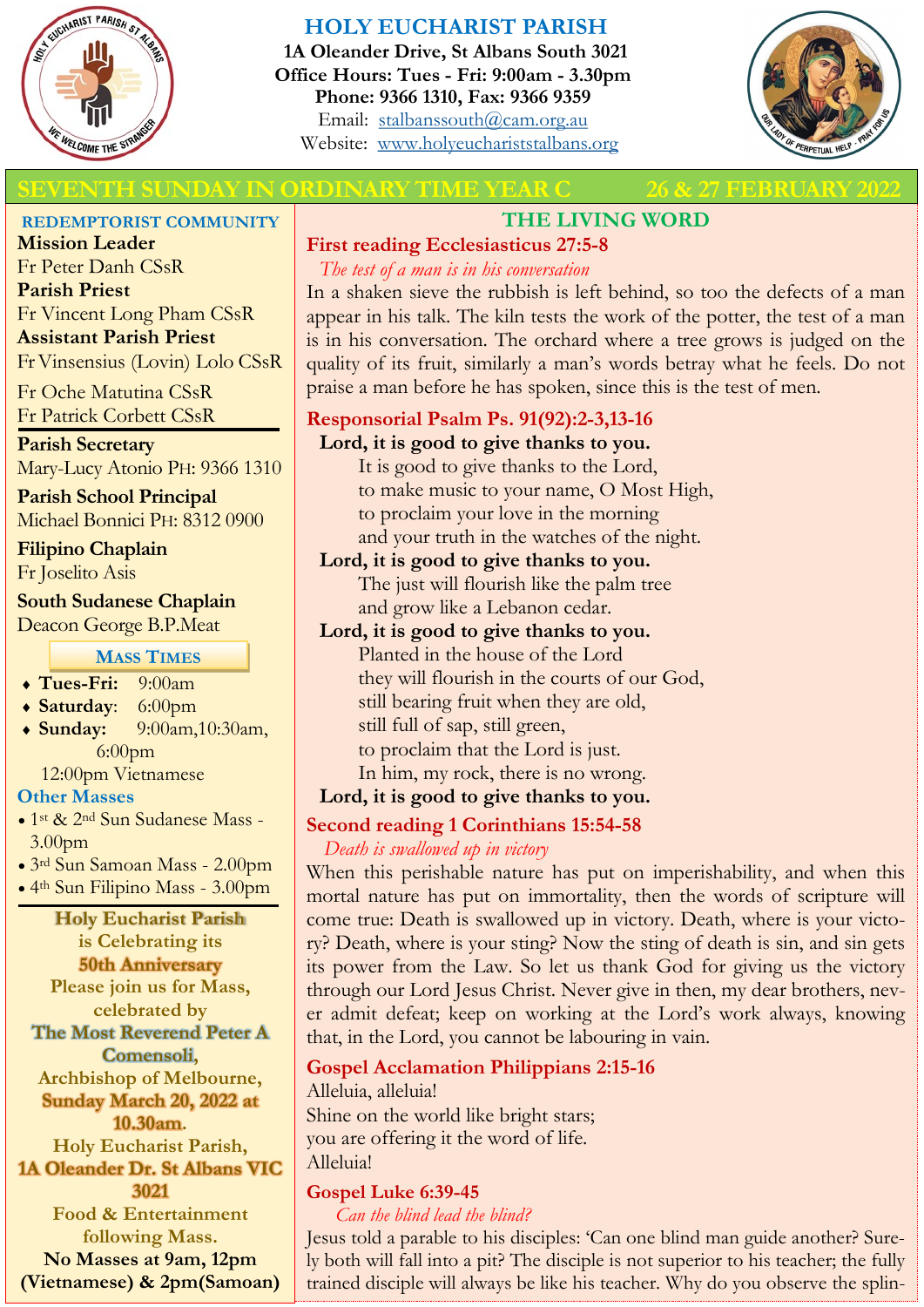ter in your brother's eye and never notice the plank in your own? How can you say to your brother, "Brother, let me take out the splinter that is in your eye," when you cannot see the plank in your own? Hypocrite! Take the plank out of your own eye first, and then you will see clearly enough to take out the splinter that is in your brother's eye. 'There is no sound tree that produces rotten fruit, nor again a rotten tree that produces sound fruit. For every tree can be told by its own fruit: people do not pick figs from thorns, nor gather grapes from brambles. A good man draws what is good from the store of goodness in his heart; a bad man draws what is bad from the store of badness. For a man's words flow out of what fills his heart.'

#### **TRAVELLING THE ROAD OF UNCERTAINTY**

Driving on country roads is different from driving in the city. Many country roads only have one lane for each direction of traffic and the speed limit can be as high as 110 km/h. So, if you get stuck behind a long road train or semi-trailer on a busy country road, it can be a frustrating experience, as many will attest.

Firstly, you can't see the road too far in front, so drivers need to maintain a safe distance from each other and the semi-trailer, in case the semi-trailer brakes suddenly. Because the road in front is often hard to see clearly, opportunities to safely overtake can be few and far between.

Fortunately, there is an unwritten code in the country that the truck driver will signal with his right indicator that the opposite lane is clear for a reasonable distance. You then know that it's safe to overtake. But some drivers are impatient and take risks. They don't wait for this signal from the truck driver and decide to barge on ahead which can lead to serious road accidents.

This predicament on our roads is also true of our own lives. Sometimes it can be difficult to see a clear path in front of us because of the situation immediately before us, such as a difficult financial situation, a health concern, relationship issues with family members, worries surrounding immigration, and so on. Immense frustration and even despair can result. We can then make poor and dangerous decisions. Like a semi-trailer in front of our car, the difficulty before us obscures our vision of the way ahead and can affect our decisions about what to do. Is there a way through to overcome these difficulties in our lives and to make good decisions?

As people of faith, we understand that, while we may not be able to see what lies ahead of us, God is with us and never deserts us. We are invited to place our trust in God and to be open to God to guide us and to give the signal at the right time to let us know when it's safe to overtake and to overcome the difficulty before us.

But, as people of faith, we also know that the road is not only ours to navigate. God also asks us to support one another as we journey through life. By travelling together, accompanying each other and sharing the journey, we can support, assist and comfort one another as we go. As for drivers on the road, we should not focus on selfishly speeding ahead and getting on with our own lives at the expense of others. Rather, we should be patient, considerate of others, and supportive of the community of fellow travellers, God's family. While none of us can see what the future holds for us as individuals or for the world, we can trust that the future lies in God's loving hands.

#### **By Mark Chia CSsR**

#### **THE REAL PRESENCE & OUR PERSONAL RELATIONSHIP WITH JESUS**

If someone were to ask me what I think is the biggest single problem facing the Catholic Church today, I would answer that it is the widespread loss of faith in Our Lord's Real Presence in the Blessed Sacrament.

When you receive Holy Communion, the priest presents the sacred Host and says, "The Body of Christ," and you say, "Amen." That word "amen" is not just a ritualistic response but an affirmation of the truth of the priest's declaration. When you say "amen," you are acknowledging before God that you believe that what you are receiving is, in fact, of the Body and Blood of Christ hidden under the appearances of bread and wine. You are affirming that in the Holy Eucharist you receive Jesus Christ's Body, Blood, Soul, and Divinity.

The Holy Eucharist is the greatest of the seven sacraments because in it we are receiving not just the grace of Jesus Christ, but Jesus Christ *Himself*. The Eucharist is "the source and summit of Christian life." As Archbishop Sheen was fond of saying, without Christ's Eucharistic Presence, the Catholic Church is just another Christian denomination among thousands.

#### **Presence**

We must make an extremely important theological distinction in regard to the ways in which God is present. Obviously, God is present everywhere; He is omnipresent. There is no place in the heavens or on the earth where God is not.

But, in the Holy Eucharist, Jesus Christ, the Eternal Word made flesh, true God and true man, is uniquely present. He is not only spiritually present: He is also substantially present and bodily present. In the Most Blessed Sacrament, He is present in His divinity and His humanity! By the Will of God the Father, the sacred humanity of Christ is the greatest source of graces, blessings, strength, divine assistance, and consolation given for our lives — for those who believe!

#### **The Power of the Mass**

#### "This is my body which is given for you. Do this in remembrance of me" (Luke 22:19).

When Our Lord said those words, He instituted the priesthood of the New and Everlasting Covenant. By the sheer power of His word, Jesus Christ changed bread and wine into His Body and Blood and commanded the Apostles to do the same thing — the only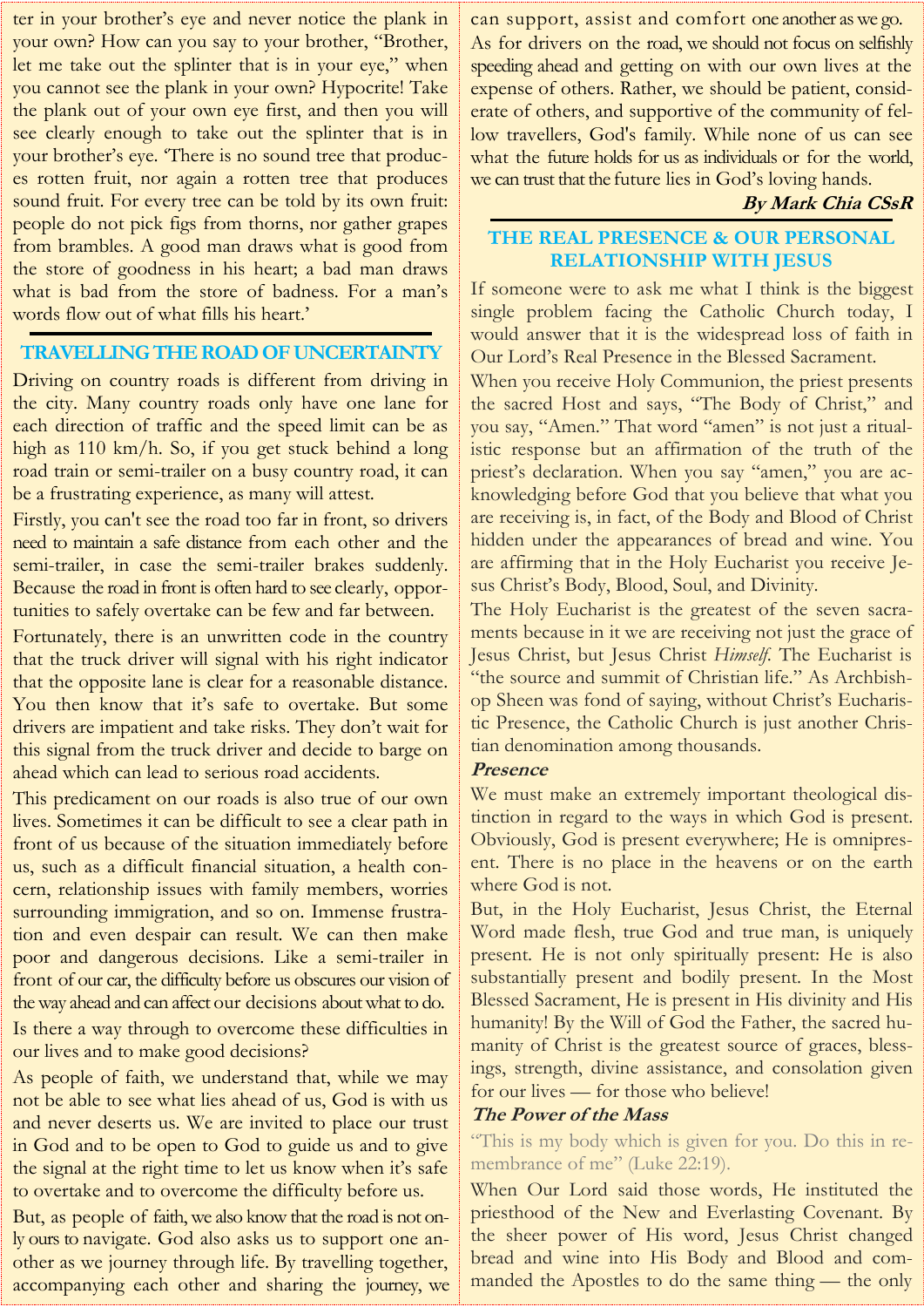thing He would ever command them to do in memory of Him. And down through the centuries God continues to command His faithful people - His New Covenant People - to eat the Flesh of the Lamb.

Christ's Eucharistic Body and Blood are the sacrificial meal by which God frees His new chosen people from a far more insidious form of slavery than even that imposed by the Egyptians - slavery to sin. The Old Testament Passover became the New Testament Eucharist, the sacrament of Christ's Body and Blood. The Mass, therefore, is the sacrifice of the New and Everlasting Covenant. That is why the Mass is the greatest act of worship the world has ever known or ever will know.

The Mass is the one, supreme, eternal act of worship of the Son of God. The Mass is the mystical renewal and re-presentation of Our Lord's sacrifice on Calvary. It is Calvary made present again, where the merits of His Passion and death are applied to our lives. This means that all the graces and all the blessings and all the power that flow from His Sacrifice — His perfect obedience to the Father's Will, the shedding of His Precious Blood, His atrocious agony at Calvary — are all applied to our lives and for our needs, the needs of the entire Church, and the needs of the whole world.

*That is the power of the Mass.* The Mass is the miracle in which Jesus calls Christians of every age and every time and every nation to be present at the Last Supper and, in a mystical way, to come to Calvary to stand at the foot of the cross, to relive the hour of His Passion, and to be fed with the Bread from Heaven that becomes His Sacred Body by the power of God's Word — the same Divine Word that brought this world into creation out of nothing. We're saved by the Blood of the Lamb and nourished by eating the Flesh of the Lamb as we continue on our spiritual journey to the True Promised Land, which is God's Heavenly Kingdom. This is the Mystery of the Holy Eucharist, the center and the source of true Christian worship for all time.

### **Spirit and Life**

The Mass is Spirit and Life. If we claim that we don't get anything out of it, it can only be because we don't put anything into it. I always pray that God would give every Christian the grace to be able to see the Mass for what He intended it to be — a personal encounter with the Living Jesus Christ. One of the great tragedies of our time is that, in so many of our churches and even seminaries, Jesus in the Blessed Sacrament is surrounded by so much indifferent and ingratitude and even neglect. It is devastating to think of all the graces that are lost due to this nonchalance about Christ's Eucharistic Presence, and how so many souls are suffering because so many Catholics ignore His Real Presence every day of their lives.

I can't tell you how disappointing it is to see that, in so many of our churches, the faithful don't bother to genuflect or to make any gesture of reverence toward Our Lord in the tabernacle. It's as if they don't have any idea Who is present in the tabernacle, as if they have no idea about the truth of the Real Presence. When I see all the chitchat and laughing and carrying on before Mass — it's as if Our Lord were not even there.

When I see all this irreverence, I can't help but think: Is it any wonder we have a vocations crisis? Is it any wonder that so many of our seminaries are empty or shut down? Do we honestly believe that God is going to reward us by sending good and holy vocations to the priesthood and religious life when His Son is surrounded every day by sacrilegious disrespect in His own House? It's not going to happen unless *we* change, unless *we* restore reverence in our churches and to the worship of Our Lord in the Blessed Sacrament. "At the name of Jesus every knee should bow, in heaven and on earth and under the earth, and every tongue confess that Jesus Christ is Lord, to the glory of God the Father" (Philippians 2:10–11).

As Catholic men and women, we are supposed to be filled with the love of Christ, and what could be more natural than to want to be with the one you love? If you really love someone, you always want to be present to that person; when a man and a woman are truly in love with each other, they always want to be together. And here's the beautiful thing: Jesus is always present to us in the Blessed Sacrament. He is here, an extension of His glorified life in Heaven.

We have the Living Risen Lord Jesus Christ truly and substantially present. In His glorified state He is not subject to the limitations of space and time, so He can be and is present in all the tabernacles of the world.

Seven centuries before Christ, the prophet Isaiah foretold His coming: "Behold a virgin shall conceive, and bear a son, and his name shall be called Emmanuel" (Isa. 7:14, Douay-Rheims). "Emmanuel" means "God with us." The Holy Eucharist is God with us and among us; He is the Source of all graces. The Eucharist is Jesus Christ waiting for us to come to Him day and night, waiting to share the treasures of His grace with us and with the people we love.

### **A Personal Relationship**

When we come before Our Lord in the Blessed Sacrament and trust in the power of prayer, we draw strength from *His* inexhaustible strength. We draw power from *His* inexhaustible power. We draw peace from *His* inexhaustible peace. He is the one who makes all our prayers and all our efforts bear fruit. Many times throughout his pontificate, Pope St. John Paul II directed the faithful to make the Eucharist the source of our strength. And St. Maximillian Kolbe is said to have remarked that "if Angels could be jealous of men, they would be so for one reason: Holy Communion."

At the Last Supper, when Our Lord gave us the Holy